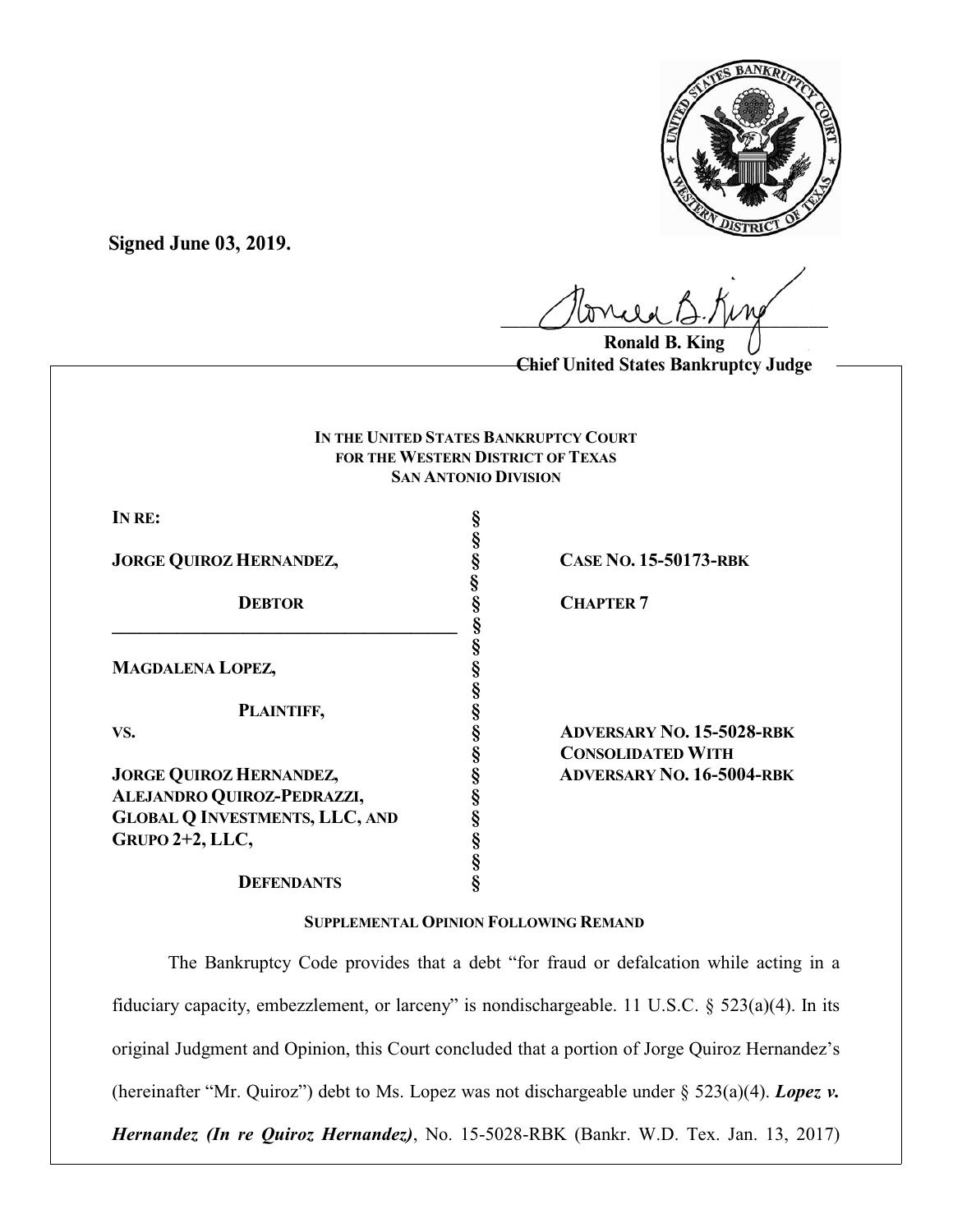(ECF No. 78 & 79). On March 28, 2019, the District Court vacated the judgment and remanded this adversary proceeding, instructing this Court to use the "heightened standard for defalcation announced by the Supreme Court in Bullock." *See Lopez v. Hernandez*, 5:17-cv-286-DAE (Mar. 28, 2019) (citing *Bullock v. BankChampaign, N.A.*, 569 U.S. 267, 277 (2013)). The Court makes these supplemental findings of fact and conclusions of law pursuant to FED. R. BANKR. P. 7052.

In *Bullock*, a father created a trust for the benefit of his children and named one of his sons as trustee. *Bullock,* 569 U.S. at 269. The trustee son borrowed money from the trust on three separate occasions, at least one of which was at the express direction of his father. *Id.* at 269–70. One of the loans was used to purchase a mill, and the trustee son repaid the loans at 6% interest. *Id.* The trustee son's brothers sued him in state court, and a judgment was entered against him. *Id.* The court created a constructive trust in both the trustee son's interest in the mill and the original trust and named BankChampaign as trustee over the assets. *Id.* The trustee son filed bankruptcy and attempted to obtain a discharge of the state-court debts to the trust, which the bank opposed. *Id*. The bankruptcy court held that the debts were nondischargeable under § 523(a)(4)'s defalcation exception. *Id.* The district court and court of appeals affirmed. *Id.* at 271.

The Supreme Court granted certiorari and clarified the requisite intent for holding a debt nondischargeable for defalcation. *Id.* After acknowledging that the dictionary definitions were "not particularly helpful," the Court turned to its own precedent in defining the terms "fraud" and "embezzlement." *Id.* at 272. Both offenses have a scienter requirement, and the Court held that defalcation should be treated similarly:

"We include as intentional not only conduct that the fiduciary knows is improper but also reckless conduct of the kind that the criminal law often treats as the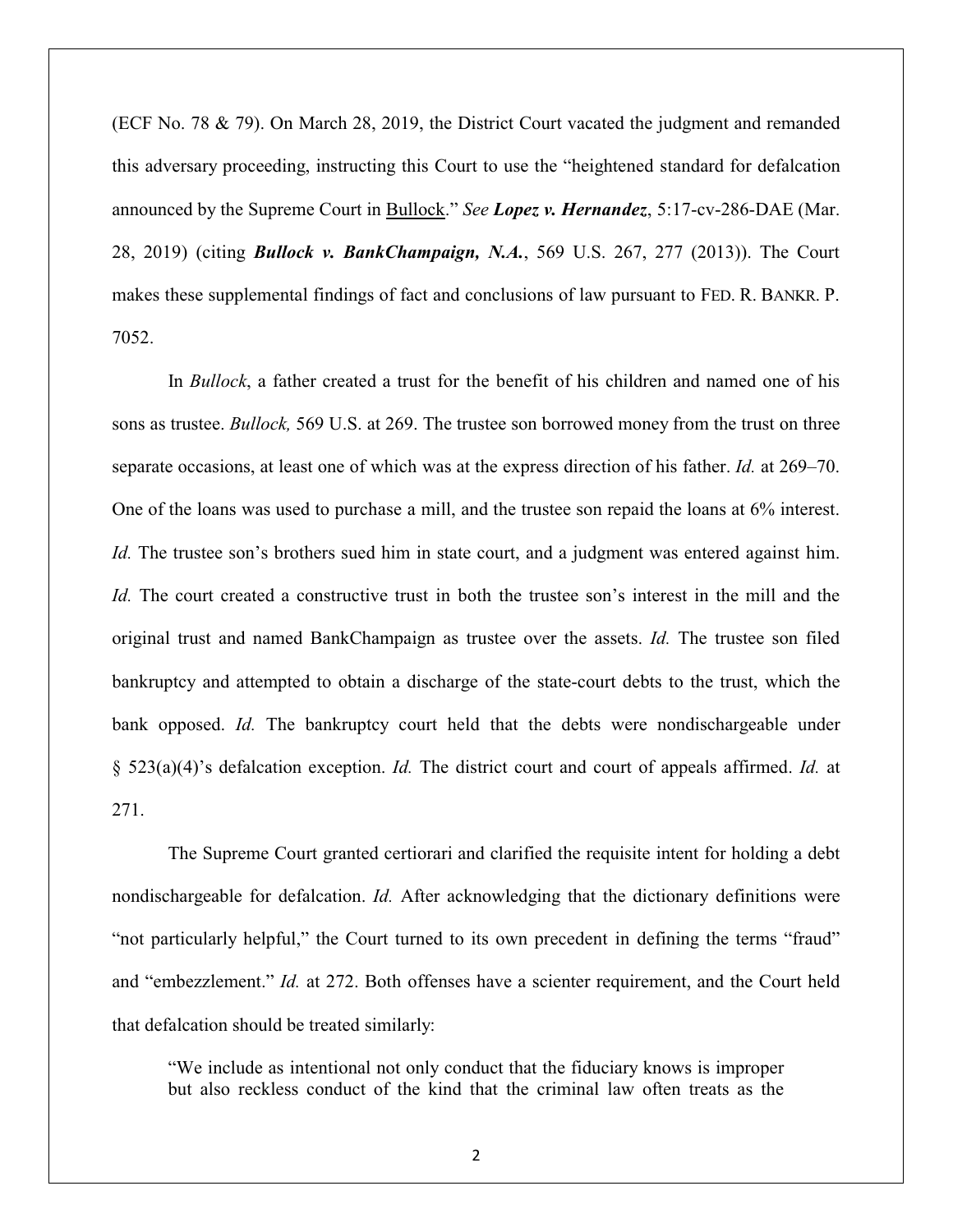equivalent . . . . Where actual knowledge of wrongdoing is lacking, we consider conduct as equivalent if the fiduciary 'consciously disregards' (or is willfully blind to) 'a substantial and unjustifiable risk' that his conduct will turn out to violate a fiduciary duty."

*Id.* at 273–74 (citing ALI, Model Penal Code § 2.02(2)(c), p. 226 (1985)).

In its original Opinion, this Court cited *Bullock* for the proposition that defalcation is a state of mind "involving knowledge of, or gross recklessness in respect to, the improper nature of the relevant fiduciary behavior." *Lopez*, No. 15-5028-RBK at \*14 (ECF No. 78) (citing *Bullock*, 569 U.S. at 269). Based on the facts and evidence presented, this Court concluded that Mr. Quiroz violated fiduciary duties to Magdalena Lopez, and his actions amounted to defalcation while in a fiduciary capacity. This led the Court to hold that Ms. Lopez's loan of \$271,270 was a nondischargeable debt under § 523(a)(4). In reviewing the facts and evidence of this case under *Bullock*, this Court again concludes that the \$271,270 of Mr. Quiroz's debt to Ms. Lopez is nondischargeable under  $\S$  523(a)(4).

Ms. Lopez was required to establish that the parties were in a fiduciary relationship at the time the debt was created. *See Tex. Lottery Comm'n v. Tran (In re Tran)*, 151 F.3d 339, 342–43 (5th Cir. 1998). Based on the Supreme Court's decision in *Chapman* and subsequent narrowing of *Chapman* in *Davis*, a fiduciary relationship in this context is limited to express or technical trusts. *See id.*; *see also Angelle v. Reed (In re Angelle)*, 610 F.2d 1335, 1341 (5th Cir. 1980) (citing *Chapman v. Forsyth*, 43 U.S. 202, 207 (1840)). "The trustee must have been a trustee before the wrong and without reference thereto." *Davis v. Aetna Acceptance Co.*, 293 U.S. 328, 333 (1934).

The Fifth Circuit has clarified, despite other interpretations of *Chapman* and its progeny, that "it is entirely fair to charge contractors with intent to create a trust simply because they have entered into a contract governed by a statute." *Angelle*, 610 F.2d at 1340. Additionally, the Fifth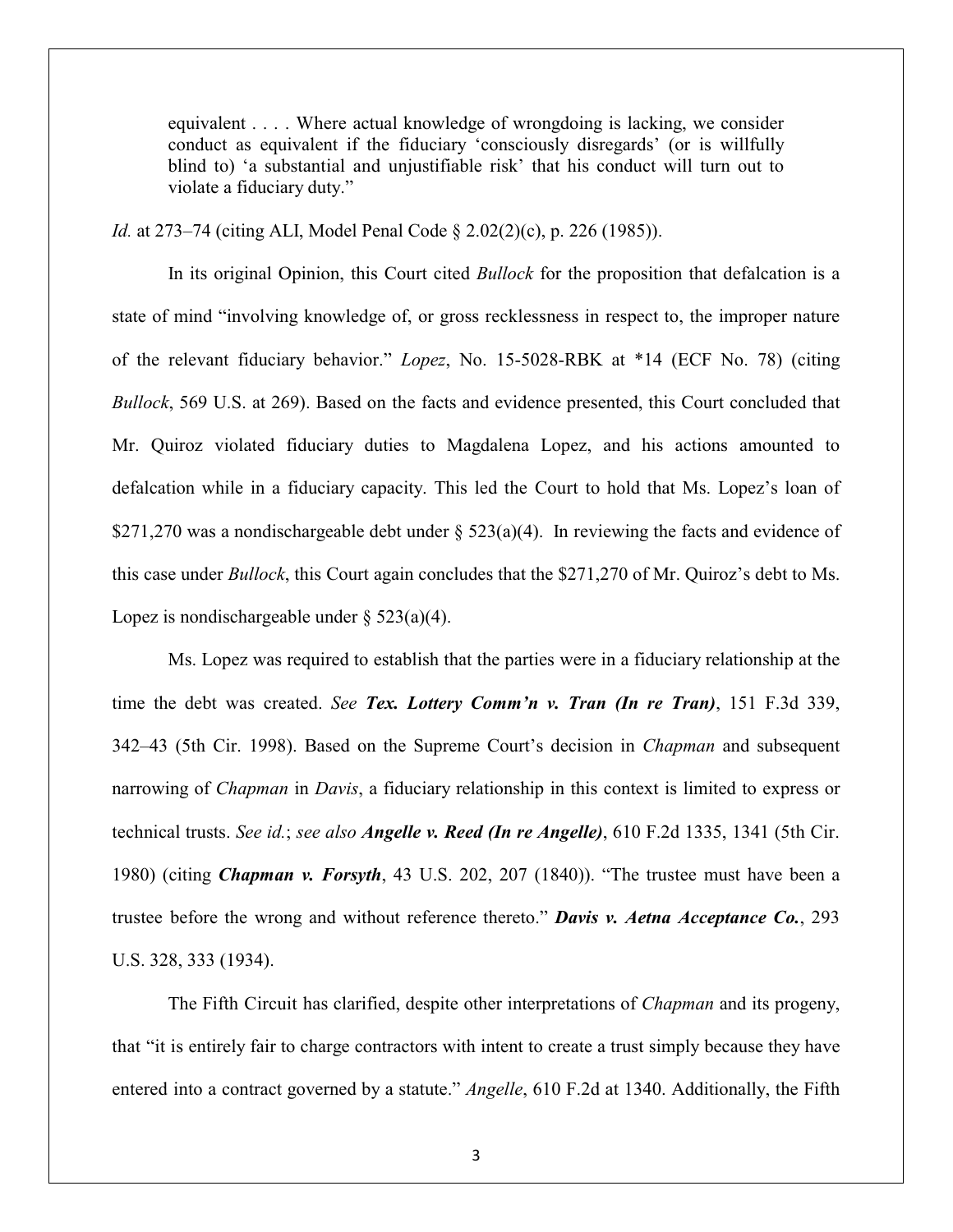Circuit's opinion in *In re Schwager* clarifies that a partner's duties to other partners "fall squarely within" the definition of a fiduciary duty under § 523(a)(4). *In re Schwager*, 121 F.3d 177, 186 (5th Cir. 1997) (explaining the Fifth Circuit precedent in *Bennett* establishes that Texas law imposes trust obligations on partners, which meet the requirements under § 523(a)(4)); *LSP Inv. P'ship v. Bennett (In re Bennett)*, 989 F.2d 779, 787 (5th Cir. 1993).

A partnership was created under Texas law between Magdalena Lopez and Mr. Quiroz when they signed the Subscription Agreement on July 3, 2012. The parties intended to and did become partners, intended to share profits, had the right to participate in control of the partnership, and agreed to contribute to the partnership. *See* TEX. BUS. ORGS. CODE ANN. § 152.051(a) (West 2017).

The creation of the partnership was sufficient to trigger liability under  $\S$  523(a)(4). Liability is proper under *Bullock* based both on Mr. Quiroz's actions and his failure to act. Mr. Quiroz intended to breach his fiduciary duties to Ms. Lopez when he drew checks from the company to himself, paid his credit card balances with partnership funds, disbursed fees to himself in excess of his salary, and refused to disclose financial information to Ms. Lopez.

Even if Mr. Quiroz lacked the specific intent to breach his fiduciary duties, the Court in *Bullock* established that "where actual knowledge of wrongdoing is lacking, we consider conduct as equivalent if the fiduciary 'consciously disregards' (or is willfully blind to) 'a substantial and unjustifiable risk' that his conduct will turn out to violate a fiduciary duty." *Bullock*, 569 U.S. at 273–74 (citing ALI, Model Penal Code  $\S 2.02(2)(c)$ , p. 226 (1985)). The evidence presented at trial established that Ms. Lopez requested financial information and balance sheets from Mr. Quiroz on several occasions, but he repeatedly refused to produce them. Instead, he misappropriated the funds that Ms. Lopez provided for the partnership to purchase personal